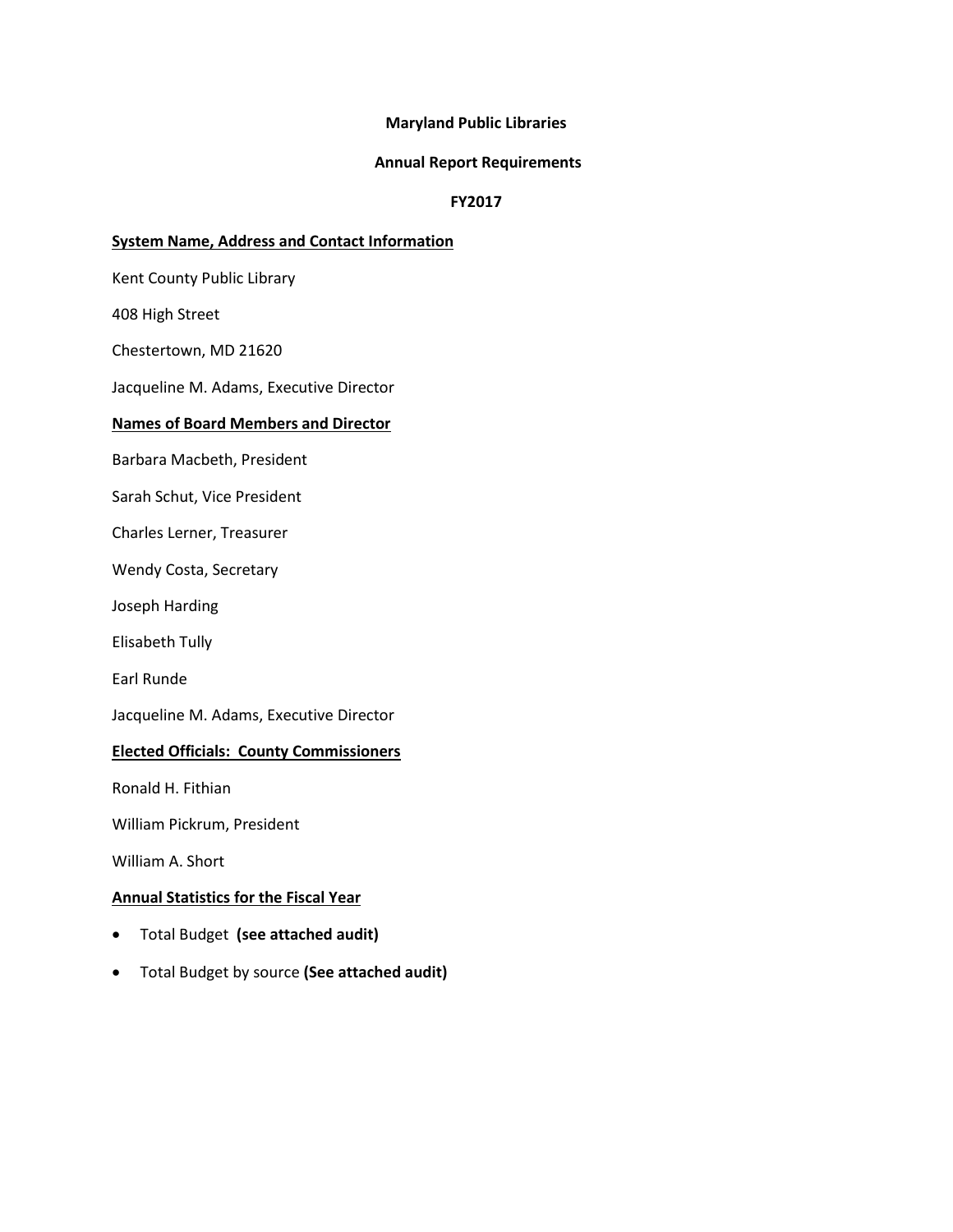### **Other Statistics**

- Branches & Bookmobiles **(3)**
- Materials Collection **(47,685)**
- Digital Items **(71,965**)
- Materials Circulated **(120,621)**
- Registered Borrowers (**13,883)**
- Information Questions Answered **(4,306)**
- Number of Library Visits **(109,921)**
- Number of Programs/Attendance **(476/8,763)**
- ILL (received: ) **(3,765)**
- Personnel **(14.0)**
- Public Access Computers **(37)**
- Public Computer Sessions (**17,728)**

## **2017 Highlights**

Strategic Long Range plan goals were developed, implemented and achieved including:

- Evaluation of KCPL Operations by Identifying potential efficiencies and making adjustments to ensure smoother workflow, providing opportunities for employee training and growth to meet the challenges ahead and budgeting for at least one part time position.
- Energizing the library collection based on our community's preferences, a multiplicity of formats, and to increase patron engagement with the collection
- **Providing services that support the-technological needs of the community including the** implementation of an online reader's advisory service for parents and children and an online summer reading option for parents and children.
- **E** Enhancing library spaces to encourage collaboration, social interaction, and reading enjoyment. KCPL was awarded State Capital Grants in FY 2017 and FY 2018 to redesign of the children's department, upgrade electrical system and create a collaborative/teen area in the Chestertown Library. KCPL worked with a redesign consultant to cost out and implement Project 20/20 redesign for Chestertown to include redesign of teen area and flexible plans for current and future technologies.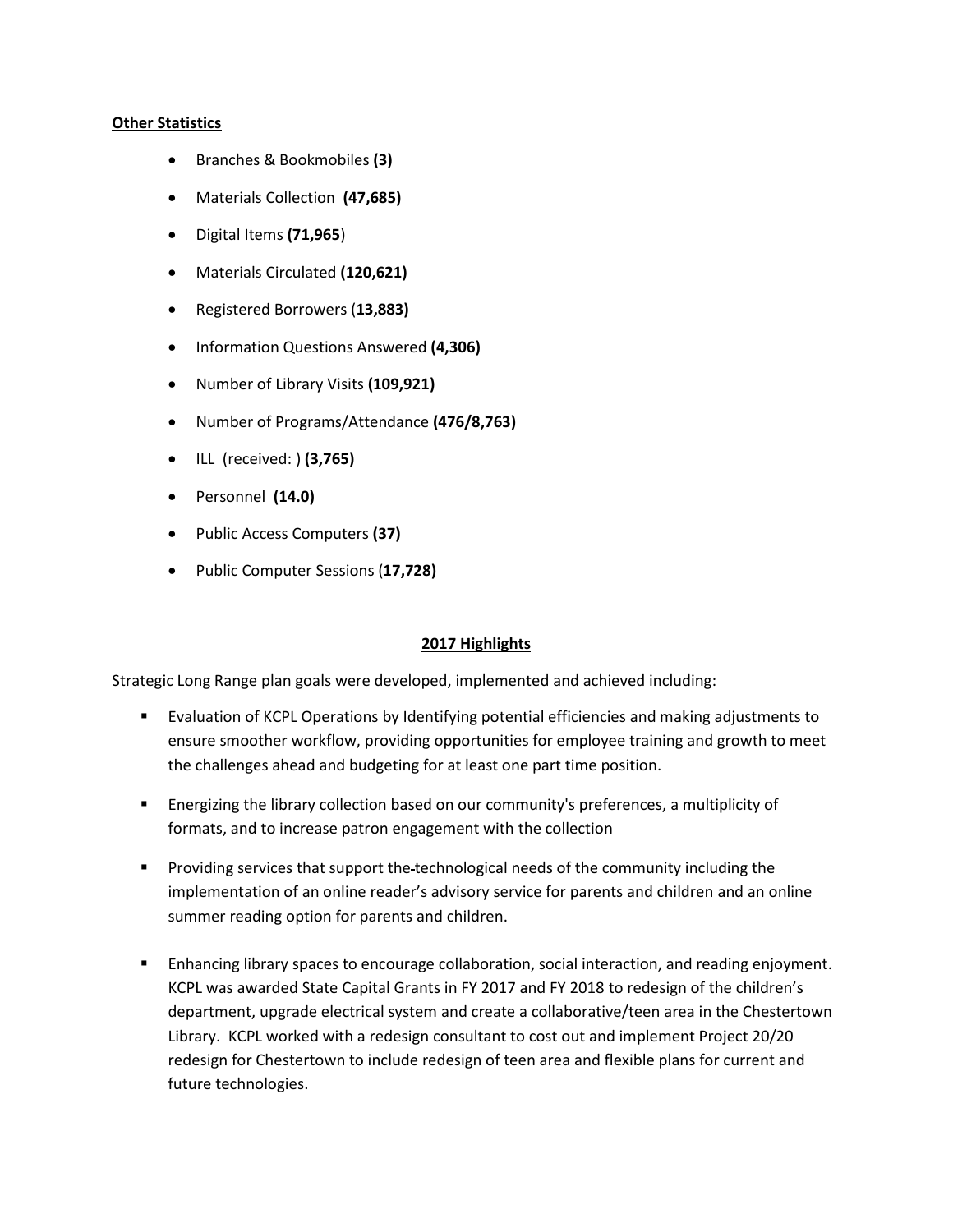KCPL continued outreach to major organizations and civic entities. We initiated and maintained these valuable community partnerships and collaborations so that the community will better use and value library services.

The Foundation for the Kent County Public Library was again the recipient of a PNC Grow up Great Grant to support the FY17 summer reading program. This year's program was focused on reaching new users to engage them with summer reading and preventing summer slide in two ways. First, we set up an online only version of our summer program for any families who are unable to come to the library but were willing to work on their activities remotely. Second, we made a concerted effort to encourage the participation of all summer school students in the summer reading program by visiting them, hosting field trips, and taking prizes and books to them at their school.

KCPL was also the recipient of a FY17 LSTA Staff Training grant that allowed it to further the education of two staff members.

Trustee membership remained constant and their engagement remained high. Two new members: Earl Runde and Elisabeth Tully were appointed to a five year term.

The community, in the form of the municipalities, volunteers, the Friends of the Kent County Public Library, the Foundation for the Kent County Public Library and the general community continued their support.

# **2017 Service Highlights**

## **Children and Teen Activities**

KCPL served 5,950 patrons at 232 youth classes/events

## **S (Science) T (Technology) E (Engineering) M (Mathematics) activities:**

- **Sciencetellers**
- **Explore It Science**
- **Explore It Science Camp**
- **E** Zootopia
- **STEMWorks**
- Reptile Show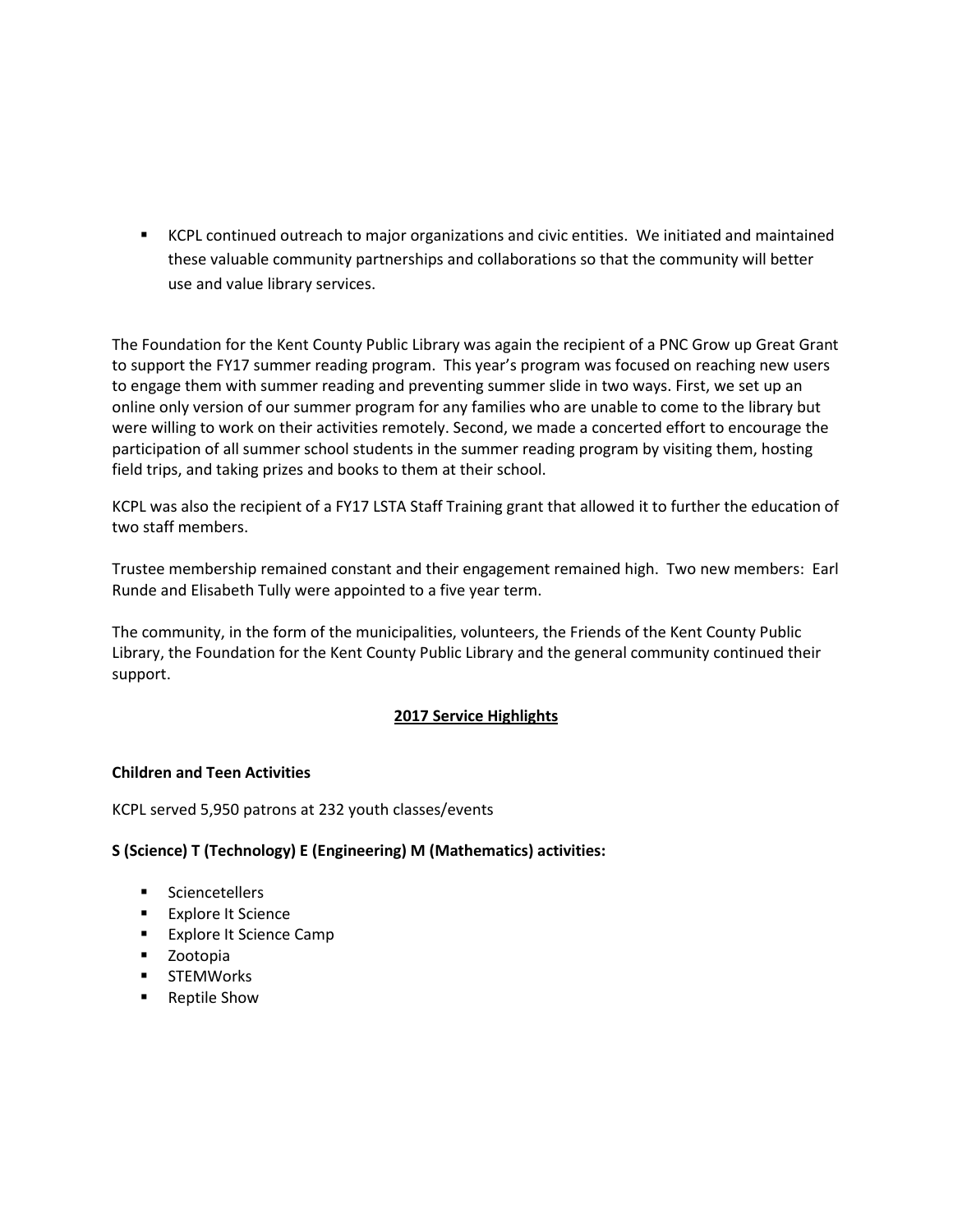## **Children/Teen Technology Classes**

- Minecraft
- Wii Gaming
- Brush Bots
- LEGO Activities

Other Programs:

- Author visit with Adam Gidwitz
- Altered Books
- Iron Chef
- Little Chefs
- Hooked on Fishing
- Preschool Obstacle Course
- **•** Drive in Movie
- Family Fort Night
- Penguin Ice Skating
- Miniature Golf
- Pajama Story Time
- Teen Book Club
- Creepy Crafting Party
- **•** Gingerbread Houses
- Valentine's Day Crafts
- Dr. Seuss' Birthday Party
- Star Wars Day
- Regularly scheduled Story Times, Baby Story Times and Preschool Adventures at all locations
- School visits and tours throughout the year

In addition, KCPL established an active Teen Advisory Board to assist in design a Teen area and to help develop meaningful programs for teens in our community

# **Adult Activities**

KCPL served 2,813 patrons at 244 adult classes/events

- Author visits: Carolyn Cooper, Lucy Maddox, Martha Saxton on topics including: Descendants' Day, *Discover Your Legacy: African American Genealogy*, *Living on the Line: Blacks, Whites and Borders,*
- One Maryland One Book: book discussions, film showings, special community conversations including *What is Racism*?, *Intersection of Race &Criminal Justice*
- *Understanding the Sun* exhibits and programs in partnership with the Maryland Science Center
- Smithsonian Museum on Main Street partnership included: an exhibit on *The Way We Worked, a Man of all Work* discussion with Audrey Orr from Maryland Extension, and a presentation on the *Golden Age of Rock Hall Waterman.*
- Health and Wellness: Karen Huston Karydes: *Hard Boiled Anxiety*, and Fletcher Johnson *What is Yoga Therapy?*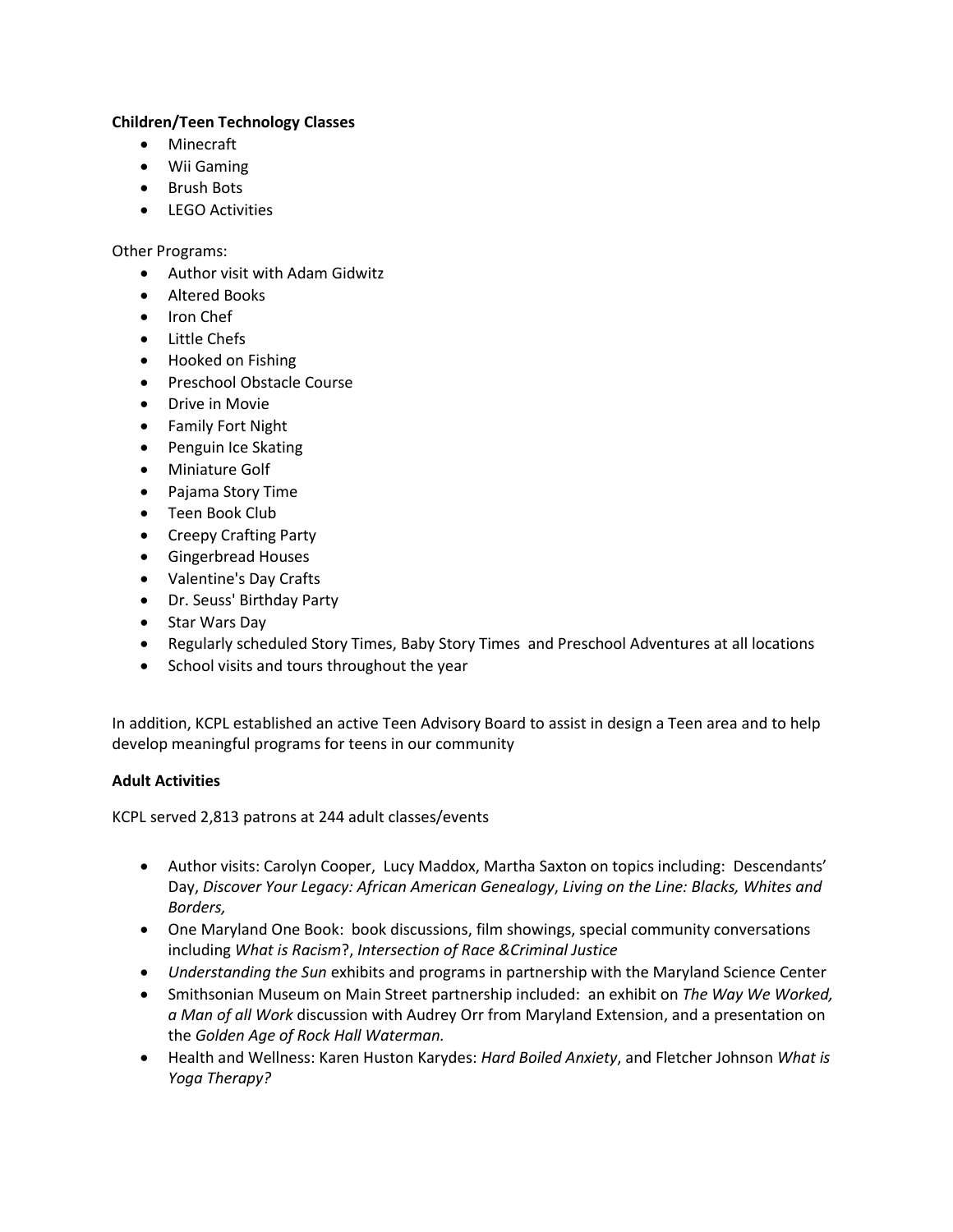- Roxanna Robinson reception, lecture and book signing (Annual Friends of the Library Author event)
- Kent County Health Department Mental Health Resources
- *Privacy, Identity and Online Security* with Audrey Orr
- *To Learn About Gamebooks turn to Page 45 – Choose Your Own Adventure* with Chris Klimas
- Crafts for Grown-Ups: *Create a Card*, *Creative Time for Grownups*, *Recycled Valentines*,
- Attendance at Local Business Benefits Fair
- Special National Library Week Programs
- Annual Toy Trains & Model Railroad exhibit
- Third Annual See Swap and Saving Seeds program with Maryland Extension
- Partnerships with Washington College: *What in the World is GIS?* And *Community Connections*

## **Ongoing adult classes/opportunities**

- Needlecrafters group
- Monthly art exhibits by local artists
- Artist Receptions
- Four KCPL sponsored book groups and assistance provided to over 10 community book groups
- Monthly display case exhibits by local organizations
- Weekly films for public viewing and discussion
- Three Writers Groups

## **Partnerships: KCPL is very proud of our continued relationship with our community partners:**

- Maryland Extension Service
- MD Health Connection
- Kent County Department of Social Services Job Club
- Kent Family Center: Community Baby Shower
- Bayside HOYAS (Help our Youth Achieve Success)
- Downtown Chestertown Initiative
- Kent County Chamber of Commerce: hosted a "Business after Hours"
- Sassafras River Business Council : hosted the annual meeting at the North County Branch
- League of Women Voters annual African American Month presentations
- Judy Center of Kent County
- Kent County Public Schools: Class tours and book purchases for required summer reading
- Board of Elections: Chestertown Library is a designated polling place
- SCORE classes
- Pepco hearings
- AARP Tax Preparation
- Partnered with community organizations and individuals to provide displays for timely and relevant subjects